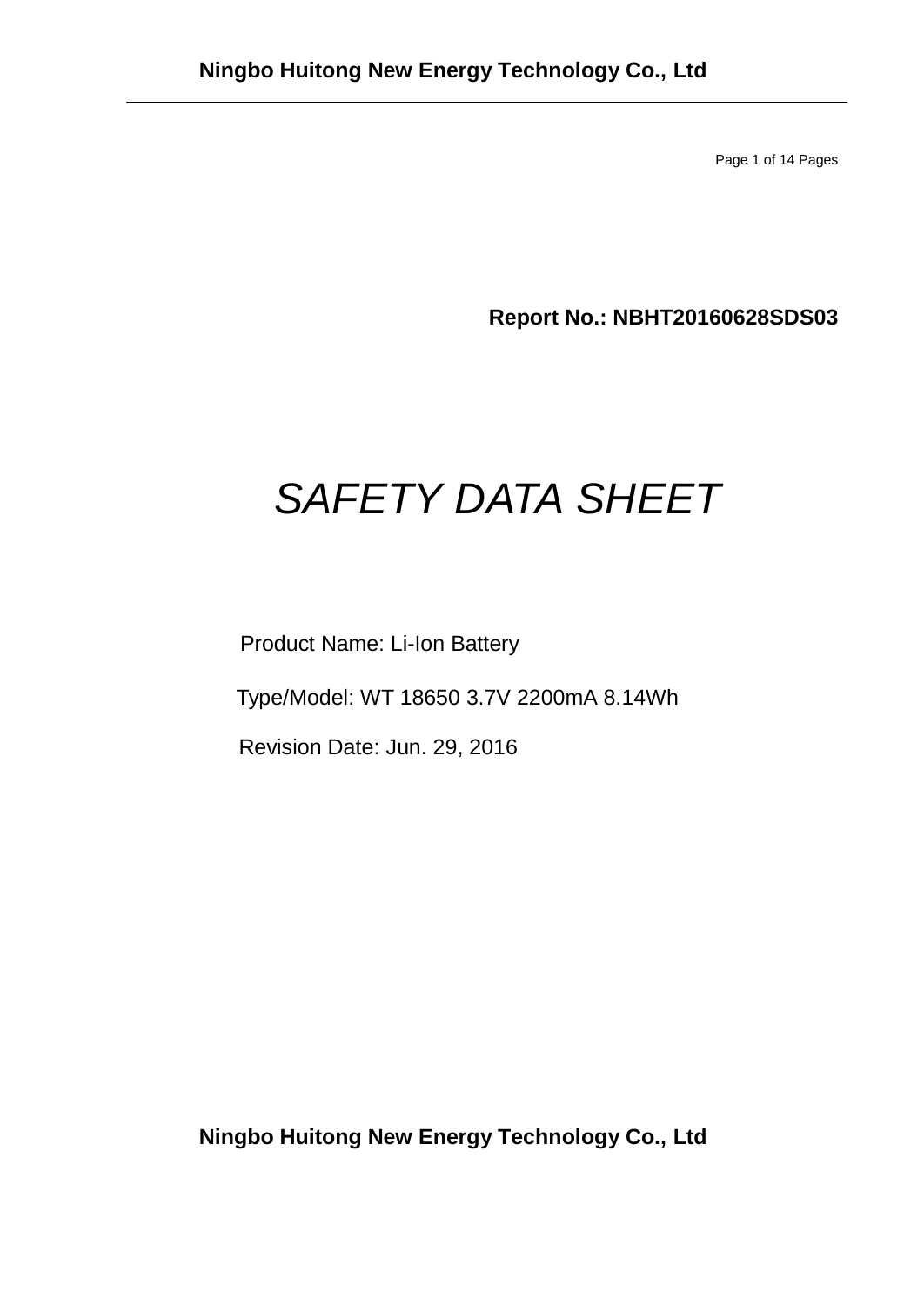# **SECTION1:Identification of the substance/mixture and of the company/undertaking**

#### 1.1ProductIdentifier

Name of Product: Lithium-ion rechargeable pack battery

#### 1.2Other means of identification

ProductModels:WT18650 NominalVoltage:3.7V Nominal capacity:2200mAh NominalPower:8.14Wh Weight:45g

1.3Recommendeduseofthe chemical and restriction on use Recommended Use: Rechargeable Li-ion Battery Restriction on Use: No information available

#### 1.4Information Of Company:

Company Name: Ningbo Huitong New Energy Technology Co., Ltd Address: Room 1303, Block B, BuildingLiyuanshangdu,No39,Lane158,SouthSection, Huan Cheng West Road, Ningbo, China Zip code:518109

Contact person: Yan Cheng Tel:+86-574-87681913 E-mail: [yancheng@huitong-energy.com](mailto:yancheng@huitong-energy.com)

#### 1.5EmergencyTelephone

+86-574-87681913

## **SECTION2.Hazard(s) Identification**

#### 2.1Classification

This chemical is not considered hazardous by the 2012 OSHA Hazard Communication Standard(29CFR1910.1200).This product is an article which is a sealed battery and as such does not require an SDS per the OSHA hazard communication standards unless ruptured.The hazards indicated are for a ruptured battery.

| Acute toxicity -Oral                               | Category4              |
|----------------------------------------------------|------------------------|
| Acute toxicity-Dermal                              | Category4              |
| Skin corrosion/irritation                          | Category1Sub-categoryC |
| Serious eye damage/eye irritation                  | Category1              |
| Skin sensitization                                 | Category1              |
| Carcinogenicity                                    | Category2              |
| Specific target organ toxicity (repeated exposure) | Category1              |

#### 2.2 Label elements

#### 2.2.1Signal Word Danger

#### 2.2.2Hazard Statements

Harmful if swallowed Toxic if swallowed Harmful in contact with skin Cause severe skin burns and eye damage May cause an allergic or reaction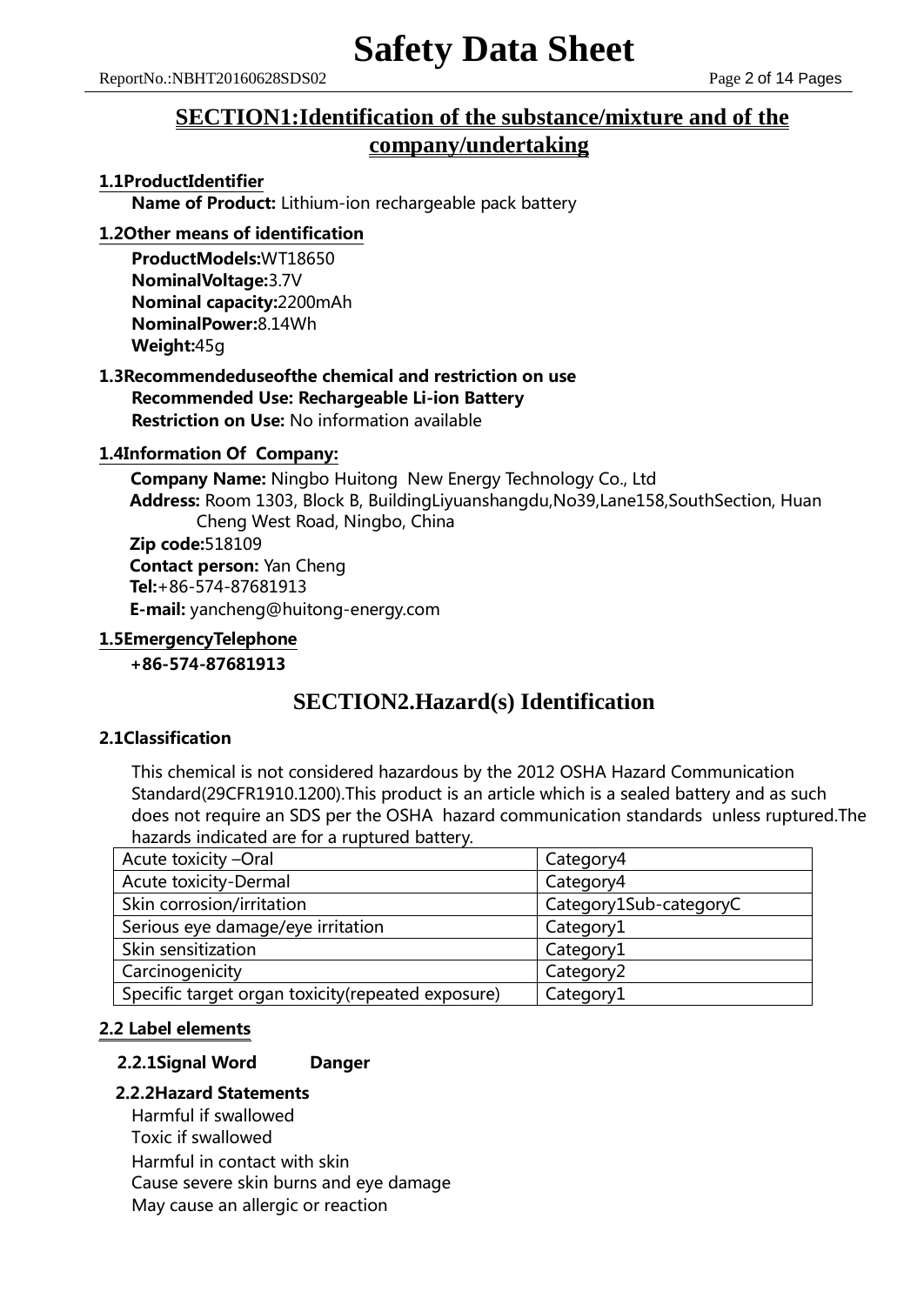May cause cancer Cause damage to organs May cause respiratory irritation

#### 2.2.3Symbol



This product is an article which contains a chemical substance. Safety information is given for exposure to the article as solid. Intended use of the product should not result in exposure to the chemical substance, This is a battery. In case of rupture: the above hazards exist.

#### 2.3PrecautionaryStatements

#### 2.3.1PrecautionaryStatements –Prevention

Obtain special instructions before use. Do not handle until all safety precautions have been read and understood. Use personal protective equipment as required. Wash face, hands and any exposed skin thoroughly after handling. Contaminated work clothing should not be allowed out of the workplace. Keep away from flames and hot surface –no smoking. Do not breath dust/fume/gas/mist/vapors/spray. Do not eat, drink or smoke when using this product. Wear protective gloves

#### 2.3 .2PrecautionaryStatements –Response

If exposed or connected: Get medical advice/attention. Specific treatment(see supplemental first aid/instruction on this label).

#### Skin

If on skin: wash with plenty of soap and water. Take off contaminated clothing and water Before reuse, if skin irritation or rash occurs: get medical advice/attention if feel unwell.

#### Eye

If in eyes: Rinse cautiously with water for several minutes, remove contact lenses, if present And easy to do, Continue rinsing. Call a poison center or doctor/physician.

#### Inhalation

If inhalation: if breathing is difficult, remove victim to fresh air and keep at rest in a position Comfortable for breathing. If experiencing respiratory symptoms: Call a poison center or doctor/physician.

#### Ingestion

If swallowed: rinse mouth, do not induce vomiting ,Call a poison center or doctor/physician if Feel unwell.

#### 2.3.3PrecautionaryStatements –Storage

Store locked up

#### 2.3.4PrecautionaryStatements –Disposal

Dispose of contents/container to an approved waste disposal plant.

#### 2.4Hazards not otherwise classified (HNOC)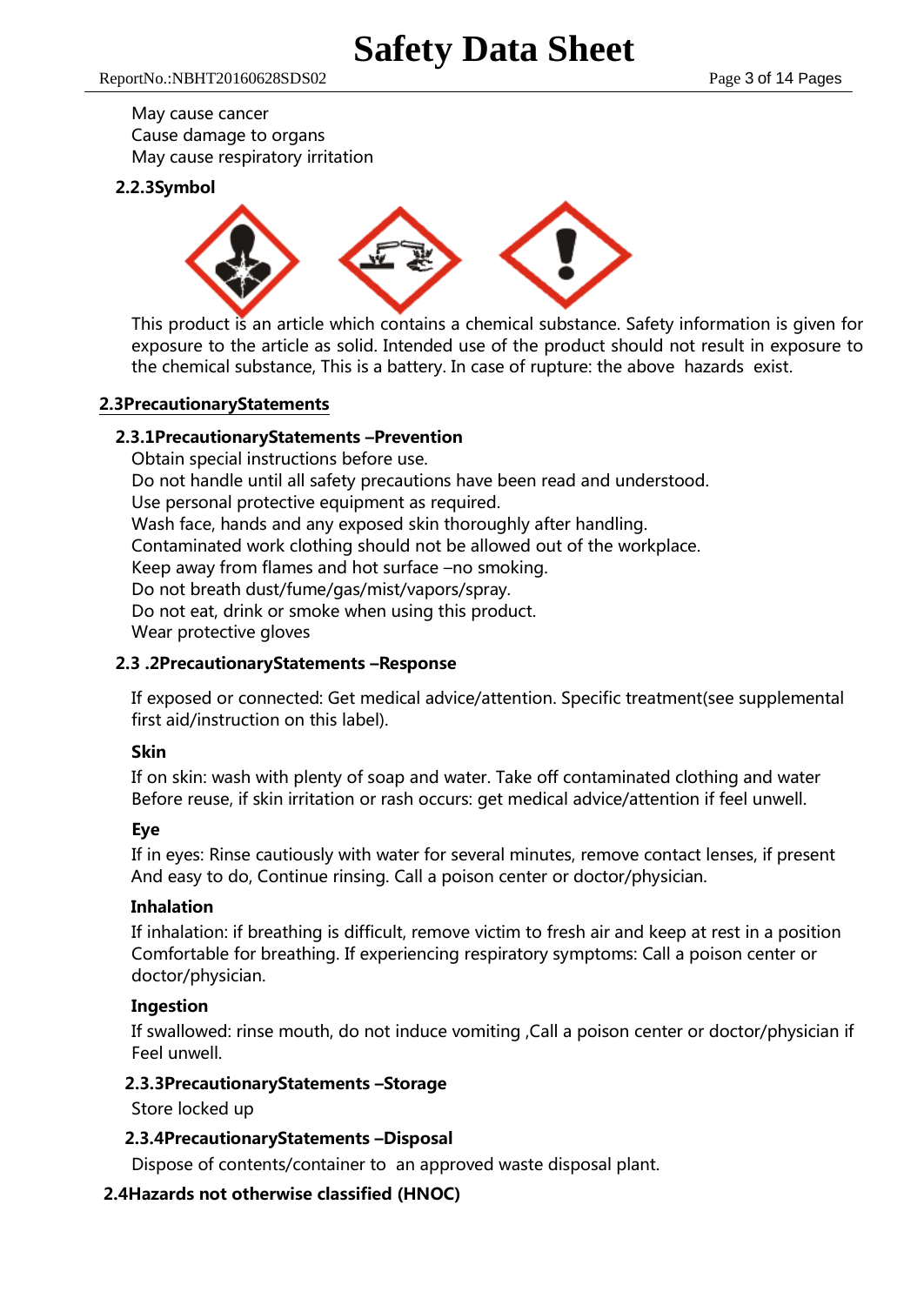Not applicable

#### 2.5 Unknown Toxicity

10% of the mixture consists of ingredient(s) of unknown toxicity.

#### 2.6Other information

Harmful to aquatic organisms, may cause long-term adverse effects in the aquatic environment.

#### 2.7Interactions with other chemicals

Use of alcoholic beverages may enhance toxic effect.

## **SECTION 3.Composition/ Information on Ingredients**

| <b>Chemical Name</b>                  | <b>Molecular formula</b>                                          | <b>CAS No.</b>  | Weigh%    |
|---------------------------------------|-------------------------------------------------------------------|-----------------|-----------|
| Cobalt lithium manganese nickel oxide | Li Ni <sub>x</sub> Co <sub>v</sub> Mn <sub>z</sub> O <sub>2</sub> | 182442-95-1     | $40 - 45$ |
| Graphite Power                        | C                                                                 | 7782-42-5       | $28 - 35$ |
| Lithium hexafluorophosphate           | LiPF <sub>6</sub>                                                 | 21324-40-3      | $12 - 15$ |
| Polypropylene                         | $(C_3H_6)$                                                        | $9003 - 07 - 0$ | $1 - 5$   |
| Aluminum                              | Al                                                                | 7429-90-5       | $2 - 10$  |
| Copper                                | Cu                                                                | 7440-50-8       | $5 - 10$  |

## **4. First Aid Measures**

#### 4.1 General Advice

First aid is Applicable only in the case of cell rupture.

#### 4.1.1 Eye contact

If symptoms persist, call a physician. Rinse immediately with plenty of water, also under the eyelids, for at least 15 minutes. Keep eyes wide open while rinsing. Remove contact lenses, if present and easy to do. Continue rinsing. Do not rub affected area.

#### 4.1.2Skin Contact

Wash off immediately with plenty of water and soap for at least 15 minutes. In the case of skin Irritation or allergic reaction see a physician. May cause an allergic skin reaction.

#### 4.1.3Inhalation of Vented Gas

Remove to fresh air. If breathing has stopped, give artificial respiration. Get medical attention immediately. Do not use mouth-to-mouth method if victim ingested or inhaled the substances; give artificial respiration with the aid of a pocket mask equipped with a one-way value or other proper respiratory medical device. If breathing is difficult,(trained personnel should) give oxygen. Delayed pulmonary edema may occur. Get medical attention immediately if symptoms occur.

#### 4.1.4Ingestion

Do not induce vomiting. Rinse mouth immediately and drink plenty of water. Never give Anything by mouth to an unconscious person. Call a physician or poison control center immediately.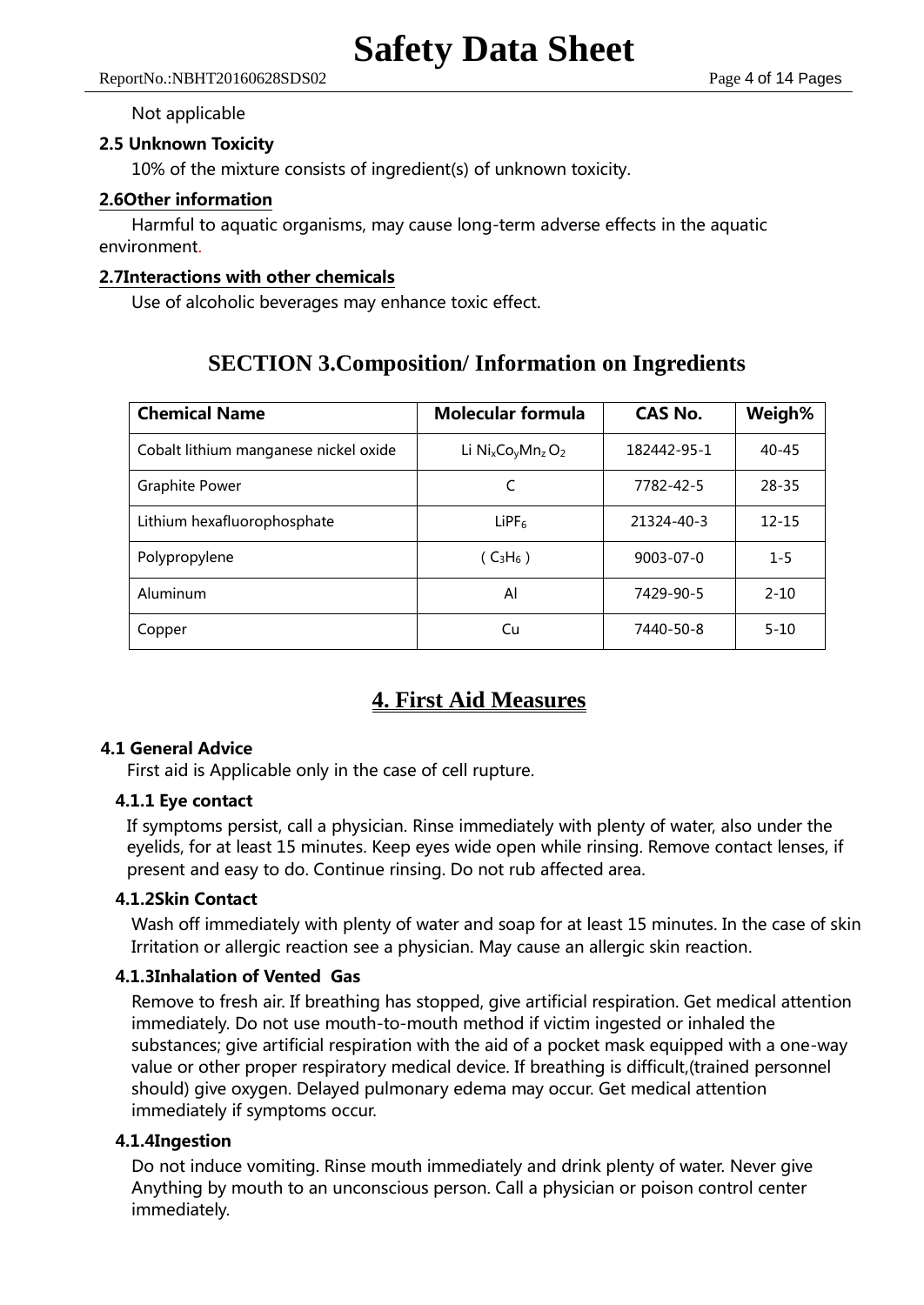ReportNo.:NBHT20160628SDS02 Page 5 of 14 Pages

#### 4.1.5Self-protection of the first aider

Ensure that medical personnel are aware of the material (s) involved. Take precaution to Protect themselves and prevent spread of contamination. Avoid contact with skin, eyes or clothing. Avoid direct contact with skin. Use barrier to give mouth-to-mouth resuscitation. Use personnel protective equipment as required. Wear personnel protective clothing (see section8).

#### 4.2Most important symptoms and effects, both acute and delayed

Burning sensation, Itching. Rashes. Hives, Coughing.

#### 4.3Indication of any immediate medical attention and special treatment needed

#### Notes to physician

Use of gastric lavage or emesis is contraindicated. Possible perforation of stomach or Esophagus should be investigated. Do not give chemical antidotes. Asphyxia from glottal Edema may occur. Marked decrease in blood pressure may occur with moist rales, frothy sputum, and high pulse pressure. May cause sensitization of susceptible persons. Treat symptomatically.

# **SECTION5.Fire–Fighting Measures**

#### 5.1Suitable Extinguishing Media

Use extinguishing measures that are appropriate to local circumstances and the surrounding environment.

#### 5.2 Unsuitable Extinguishing Media

CAUTION: Use of water spray when fighting fire may be inefficient.

#### 5.3Specific Hazards Arising from the chemical

Thermal decomposition can lead to release of irritating gases and vapors. In the event of fire and/ or explosion do not breathe fumes. May cause sensitization by in halation and skin contact. Product is or contains a sensitizer.

#### Hazardous Combustion products

Carbon oxides.

#### 5.4 Explosion Data

Sensitivity to Mechanical Impact :No. Sensitivity to Static Discharge: No.

#### 5.5Protective equipment and precautions for firefighters

As in any fire, wear self-contained breathing apparatus pressure-demand, MSHA/IOSH (approved or equivalent) and full protective gear. Move containers from fire area if you can do It without risk.

# **SECTION6. Accidental ReleaseMeasures**

#### 6.1Persona precautions, protective equipment and emergency procedures

Avoid contact with skin, eyes or clothing. Ensure adequate ventilation. Use personal protective equipment as required. Evacuate personnel to safe areas. Keep people away from and upwind of spill/leak.

#### 6.2Environmental Precautions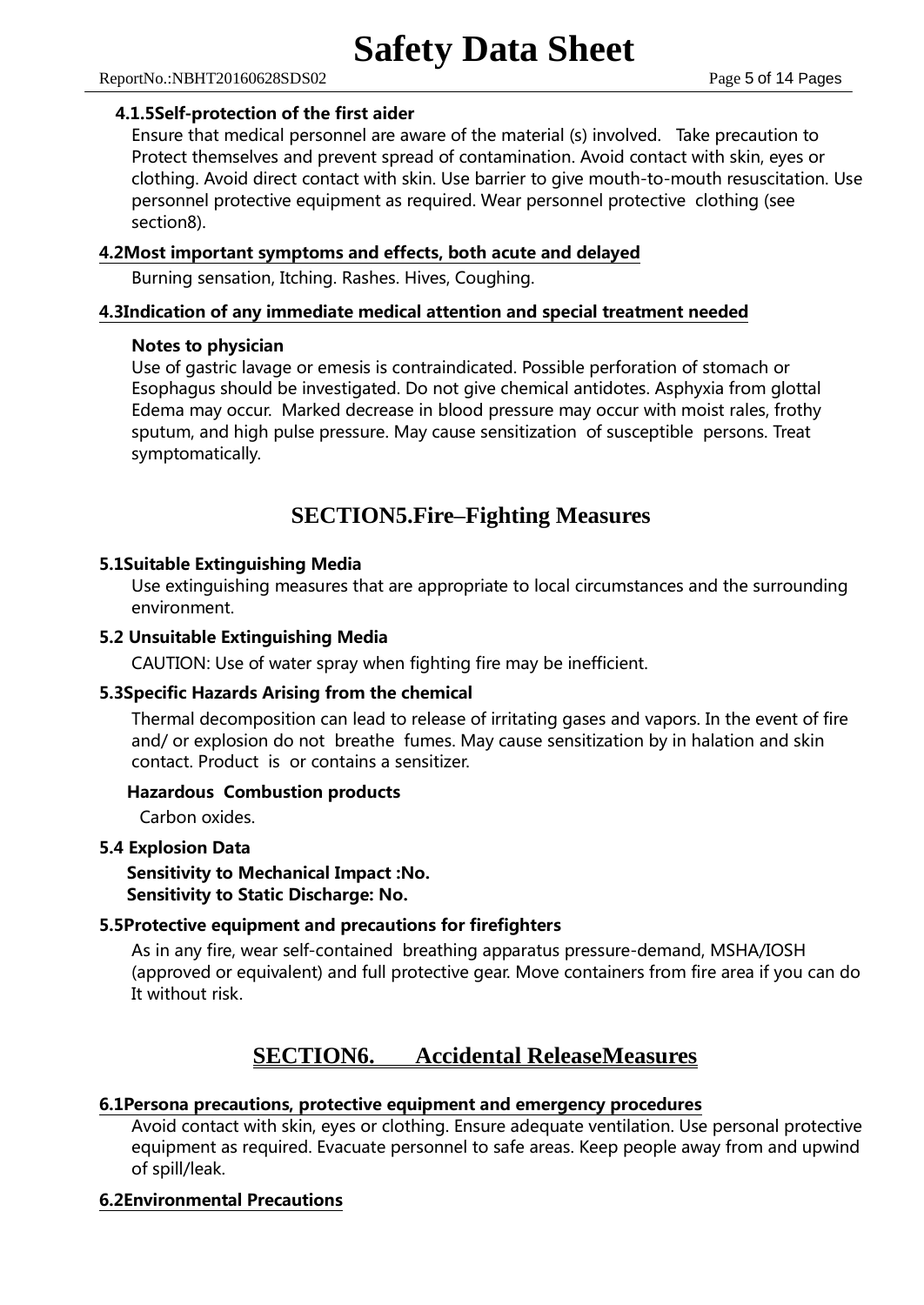ReportNo.:NBHT20160628SDS02 Page 6 of 14 Pages

Refer to protective measures listed in Sections 7 and 8.Prevent further leakage or spillage if safe to do so. Should not be released into the environment. Do not allow to enter into soil/subsoil. Prevent product from entering drains.

#### 6.3Methodsfor containment

Prevent further leakage or spillage if safe to do so. Absorb with earth, sand or other non-combustible material and transfer to containers for later disposal.

#### 6.4Methods for cleaning up

Pick up and transfer to properly labeled containers.

## **SECTION7.Handling and Storage**

#### 7.1Precaution for safe handling

In case of rupture, use personal protection equipment. Avoid contact with skin, eyes or clothing. Ensure adequate ventilation. Do not breathe dust/fume/gas/mist/vapors/spray.

#### 7.2Conditions for safes torage, including any incompatibilities

#### Storage

Keep containers tightly closed in a dry, cool and well-ventilated place. Store locked up. Keep out of the reach of children.

#### Incompatible products

Strong acids. Strong oxidizing agent. Strong bases.

## **SECTION 8. Exposure Controls/Personal Protection**

#### 8.1 Exposure Guidelines

| <b>Chemical Name</b>   | <b>ACGIH TLV</b>           | <b>OSHA PEL</b>                     | NIOSH IDLH                      |
|------------------------|----------------------------|-------------------------------------|---------------------------------|
| Graphite               | TWA:2 mg/m <sup>3</sup>    | TWA:15 mg/m <sup>3</sup> total dust | IDLH:1250 mg/m <sup>3</sup>     |
| 7782-42-5              | respirable fraction all    | synthetic                           | TWA2.5 mg/m <sup>3</sup> (resp) |
|                        | forms except graphite      | TWA:5mg/m <sup>3</sup> respirable   |                                 |
|                        | fibers                     | fraction synthetic(vacated)         |                                 |
|                        |                            | TWA:2.5 mg/m3 respirable            |                                 |
|                        |                            | Dust natural(vacated)               |                                 |
|                        |                            | TWA:10 mg/m3 total dust             |                                 |
|                        |                            | synthetic(vacated)                  |                                 |
|                        |                            | TWA:5 mg/m3 respirable              |                                 |
|                        |                            | fraction synthetic                  |                                 |
|                        |                            | TWA:15 mppcf natural                |                                 |
| Cobalt lithium         | TWA:0.02 $mg/m3$           |                                     |                                 |
| manganese nickel oxide |                            |                                     |                                 |
| 182442-95-1            |                            |                                     |                                 |
| Lithium                | TWA:2.5mg/m <sup>3</sup> F | TWA:2.5 $mg/m3F$                    |                                 |
| hexafluorophosphate    |                            | TWA:2.5 $mg/m3$                     |                                 |
| 21324-40-3             |                            | dust(vacated)                       |                                 |
|                        |                            | TWA:2.5mg/m <sup>3</sup>            |                                 |
| Copper                 | TWA:0.2 mg/m3fume          | TWA:0.1 mg/m3fume                   | IDLH:100 mg/m3dust,             |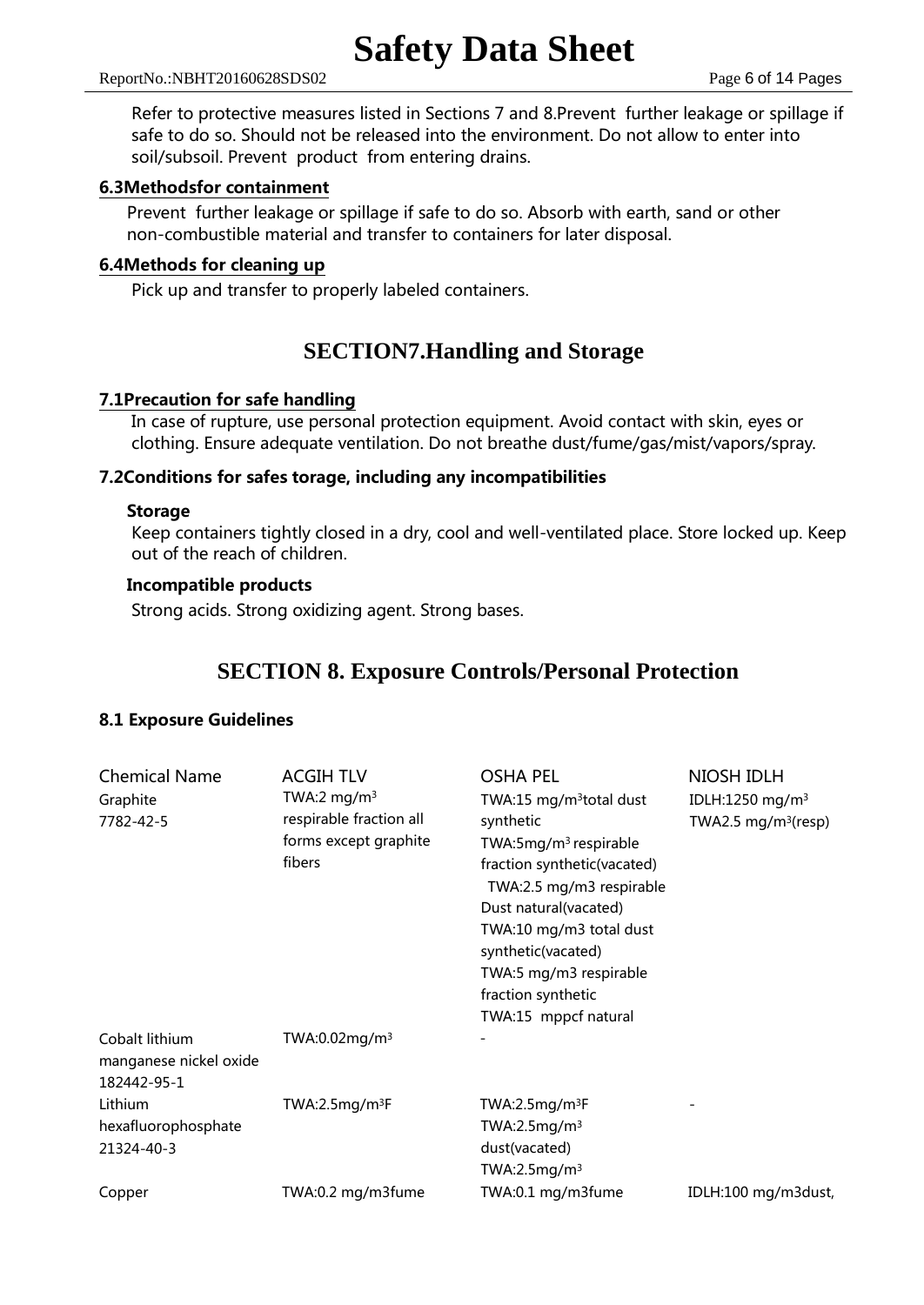# **Safety Data Sheet**

ReportNo.:NBHT20160628SDS02 Page 7 of 14 Pages

| 7440-50-8 | TWA:1mg/m3 Cu dust and | TWA:1 mg/m3 dustand                        | Fume and mist                               |
|-----------|------------------------|--------------------------------------------|---------------------------------------------|
|           | mist                   | mist                                       | TWA:1 mg/m3dustand                          |
|           |                        | (vacated)TWA:0.1mg/m3                      | mist                                        |
|           |                        | Cu                                         | TWA:0.1 mg/m3fume                           |
|           |                        | dust, fume, mist                           |                                             |
| Aluminum  | TWA: $1 \text{mg/m}^3$ | TWA : $15mg/m^3$ total dust                | IDLH: $10mg/m3$                             |
| 7429-90-5 |                        | TWA:5mg/m <sup>3</sup> respirable fraction | Total dust                                  |
|           |                        | (vacated)                                  | $\text{TWA:}5\text{mg/m}^3$ Respirable dust |
|           |                        | TWA:15 $mg/m^3$ total dust(vacated)        |                                             |
|           |                        | TWA: $5mg/m3$ respirable fraction          |                                             |
|           |                        | (vacated) $TWA:5mg/m3Al$                   |                                             |
|           |                        | Aluminum                                   |                                             |

ACGIH TLV: American Conference of Governmental Industrial Hygienists-Threshold Limit Value OSHA PEL:Occupational Safety and Health Administration-Permissible Exposure Limits NIOSH IDLH Immediately Dangerous to Life or Health

#### Other Exposure Guidelines:

Vacated limits revoked by the court of Appeals decision in AFL-CLOv.OSHA,965F,2d 962(11th Cir.,1992)See section 15 for national exposure control parameters.

#### 8.2Appropriate engineering controls

#### Engineering Measures:

Showers、Eyewash stations、Ventilation systems

#### 8.3Individual protection measures, such as personal protective equipment

**Respiratory protection:** No protective equipment is needed under normal use conditions. If exposure limits are exceeded or irritation is experienced, ventilation and evacuation may be required.

Eye /face protection: if splashes are likely to occur: Wear safety glasses with side shields(or goggles).None required for consumer use.

Skin protection: Wear protective gloves and protective clothing. Long sleeved clothing Imperious gloves.

Hygiene Measure: Handle in accordance with good industrial hygiene and safety practice. Do not eat, drink or smoke when using this product. Take off contaminated clothing and wash before reuse. Avoid contact with skin, eyes or clothing. Wear suitable gloves and eye/face protection. Wash hands before breaks and immediately after handling the product. For environmental protection, remove and wash all contaminated protective equipment before re-use. No information available.

# **SECTION9. Physical and Chemical Properties**

Physical State: Solid Color: Blue Odor: Odorless **Odor Threshold:** No information available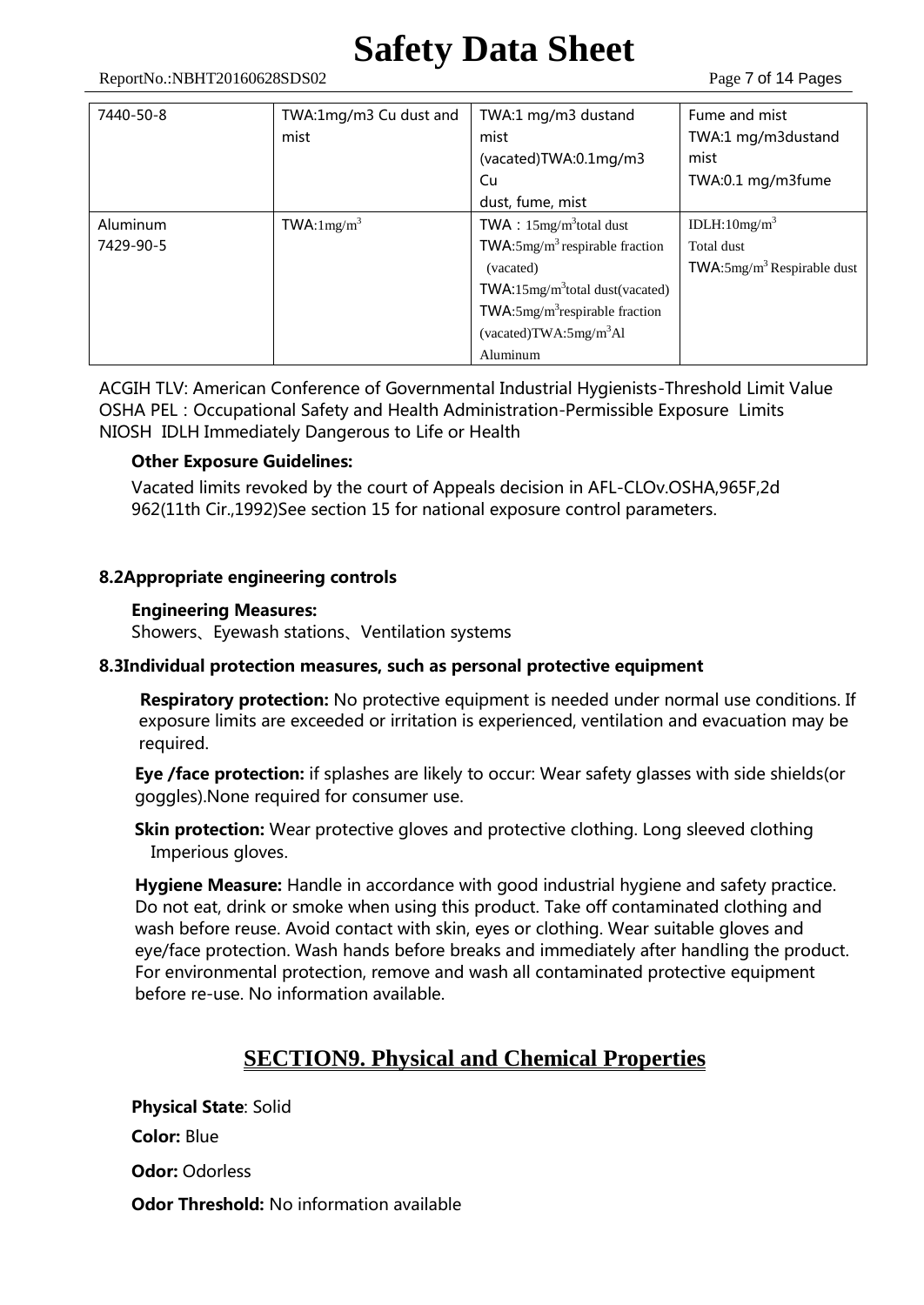# **Safety Data Sheet**

ReportNo.:NBHT20160628SDS02 Page 8 of 14 Pages

pH: No data available Melting/freezing point: No data available Boiling point/boiling range: No data available Flash Point: No data available Evaporation Rate: No data available Flammability(Solid, gas): No data available Flammability Limit in Air: Upper flammability limit:No data available Lower flammability limit: No data available Vapor pressure: No data available Vapor density: No data available Specific Gravity: No data available Solubility: Insoluble in water Partition coefficient: n-octanol/water: No data available Autoignition temperature: No data available Decomposition temperature: No data available Kinematic viscosity: No data available Dynamic viscosity: No data available

# **SECTION10.Stability and Reactivity**

#### Reactivity:

No data available

Chemical stability: Stable under recommended storage conditions.

## Possibility of Hazardous Reactions:

None under normal processing.

#### Hazardous Polymerization:

Hazardous polymerization dose not occur.

#### Conditions to avoid:

Do not subject battery to mechanical shock. Keep away from open flames, high temperature.

#### Incompatible materials:

Strong acids, Strong oxidizing agents. Strong bases.

## Hazardous decomposition products:

Carbon oxides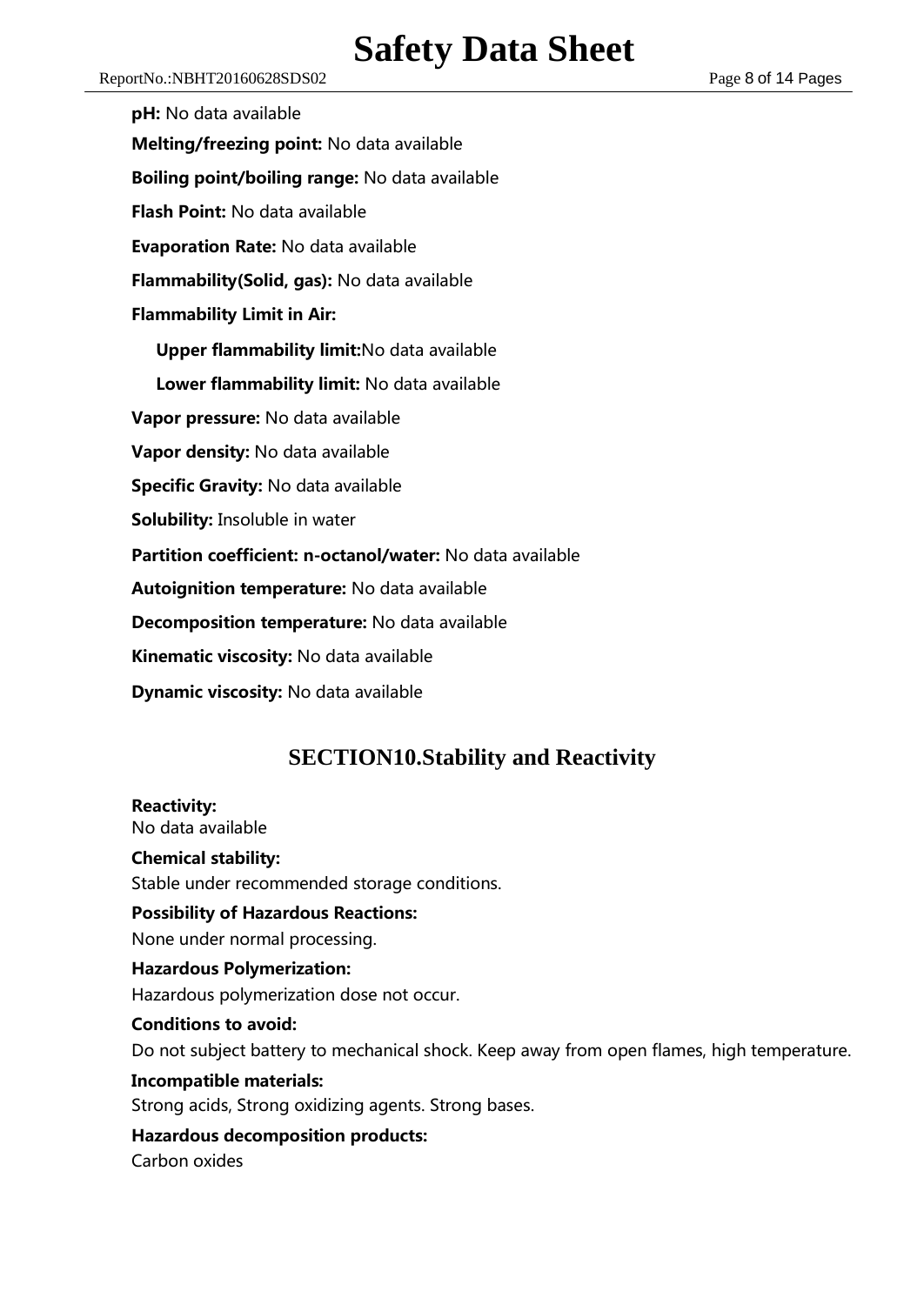## **SECTION11.Toxicological Information**

#### 11.1 Information on likely routes of exposure

#### Product information:

Product does not present an acute toxicity hazard based on known or supplied information. In case of rupture:

#### Inhalation:

Specific test data for the substance or mixture is not available. Corrosive by inhalation(base on components). Inhalation of corrosion fumes/gases may cause coughing, choking, headache, dizziness and weakness for several hour. Pulmonary edema may occur with tightness in the chest, shortness of breath, bluish skin, decreased blood pressure and increased heart rate. Inhaled corrosion substances can lead to a toxic edema of the lungs. Pulmonary edema can be fatal. May cause irritation of respiratory tract.

#### Eye Contact:

Specific test data for the substance or mixture is not available. Cause burns. ( based on components).Corrosion to the eyes and may cause severe damage including blindness. Cause serious eye damage. May cause irreversible damage to eyes.

#### Skin Contact:

Specific test data for the substance or mixture is not available. Corrosion (based on components).Cause burns. Toxic in contact with skin. May be absorbed through the skin in harmful amounts.

#### Ingestion:

Specific test data for the substance or mixture is not available. Cause burns. ( based on components). Ingestion cause burns of the upper digestive and respiratory tracts. May cause severe burning pain in the mouth and stomach with vomiting and diarrhea of dark blood. Blood pressure may decrease. Brownish or yellowish stains may be seen around the mouth. Swelling of the throat may cause shortness of breath and choking. May cause lung damage if swallowed. Maybe fatal if swallowed and enters airways. Ingestion may cause irritation to mucous membranes. Ingestion may cause gastrointestinal irritation, nausea, vomiting and diarrhea. May be harmful if swallowed.

#### Component Information

| <b>Chemical Name</b>  | OralLD50             | DermalLD50 | InhalationLC50 |
|-----------------------|----------------------|------------|----------------|
| Graphite<br>7782-42-5 | $>10000$ mg/kg (Rat) |            |                |

#### 11.2Information on toxicological effects

#### Symptoms:

Erythema(skin redness).May cause redness and tearing of eyes. Itching. Rashes. Hives. Symptoms of allergic reaction may include rash, itching, swelling, trouble breathing, tingling Of the hands and feet, dizziness, lightheadedness, chest pain, muscle pain, or flushing. Coughing and/or wheezing.

#### 11.3Delayed and immediate effects as well as chronic effects from short and long-term exposure

**Sensitization:** May cause sensitization of susceptible person, May cause sensitization by skin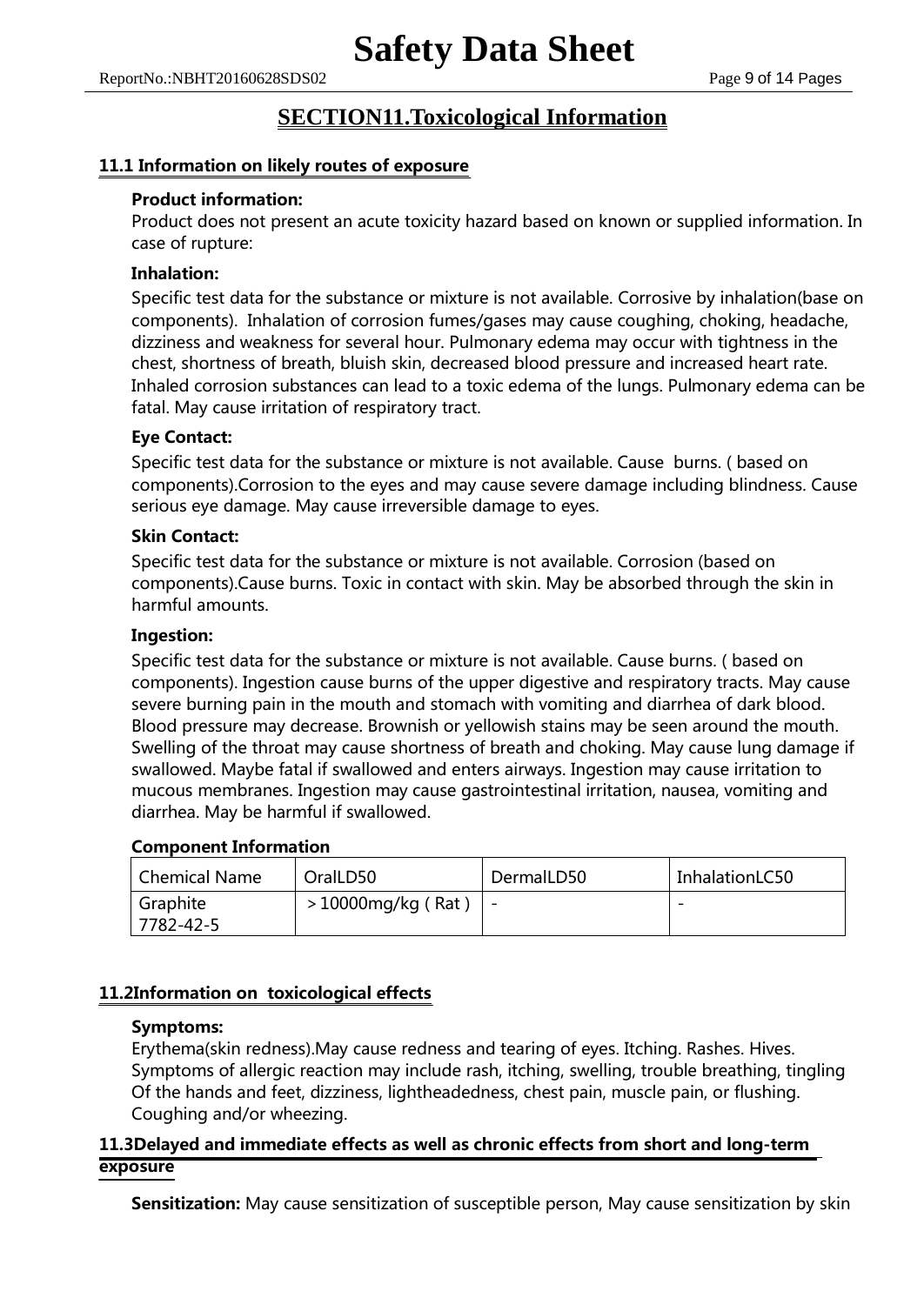contact. May cause sensitization by inhalation.

Mutagenic Effects: No information available.

Carcinogenicity: the table below whether each agency has listed any ingredient as a carcinogen.

| <b>Chemical Name</b>               | <b>ACGIH</b>   | <b>IARC</b> | <b>NTP</b> | <b>OSHA</b> |
|------------------------------------|----------------|-------------|------------|-------------|
| Cobalt lithium<br>manganese nickel | A <sub>3</sub> | Group2B     |            |             |
| oxide<br>182442-95-1               |                |             |            |             |

ACGIH(American Conference of Governmental Industrial Hygienists)

A3-AnimalCarcinogen

IARC(International Agency for research on Cancer)

Group2B- Possibly Carcinogenic to humans

NTP(National Toxicology Program)Reasonably Anticipated-reasonably anticipated to be a Human Carcinogenic.

OSHA(Occupational safety and Health Administration of the US Department of Labor) X-Present

**Reproductive Toxicity:** No information available.

- **STOT- single exposure:** No information available.
- **STOT-repeated exposure:** Cause damage to organs through prolonged or repeated exposure. Based on classification criteria from the 2012 OSHA Hazard Communication Standard (29CFR 1910.1200),this product has been determined to cause systemic target organ toxicity from chronic or repeated exposure. (STOT RE)
- **Chronic Toxicity:** Prolonged exposure may cause chronic effects. Repeated contact may cause allergic reactions in very susceptible persons. Contain a known or suspected carcinogen. Avoid repeated exposure. May cause adverse effects on the bone marrow and bloodforming system. May cause adverse liver effects.
- Target Organ Effects: Respiratory system. Eyes. Skin. Gastrointestinal tract (GI). Blood. Central Nervous System(CNS). Kidney. Liver. Lungs. Nasal cavities.

Aspiration Hazard: No information available.

#### 11.4Numerical measures of toxicity product information

The following values are calculated based on chapter 3.1of the GHS document. ATE mix(oral): 2900mg/kg

**Ecotoxicity:** Water hazard class1(Self-assessment): slightly hazardous for water.

| Chemical<br>name | Toxicity to Aglae   | Toxicity to Fish          | Toxicity to<br>Microorganisms | Daphnia<br>Magna(Water<br>Flea) |
|------------------|---------------------|---------------------------|-------------------------------|---------------------------------|
| Cooper           | 96h                 | 96h LC50:0.068-0.0156mg/L |                               | 48h                             |
| 7440-50-8        | EC50:0.31-0.045mg/l | (pimephales promelas)     |                               | $EC50:=0.03mg$                  |

## **SECTION12. Ecological Information**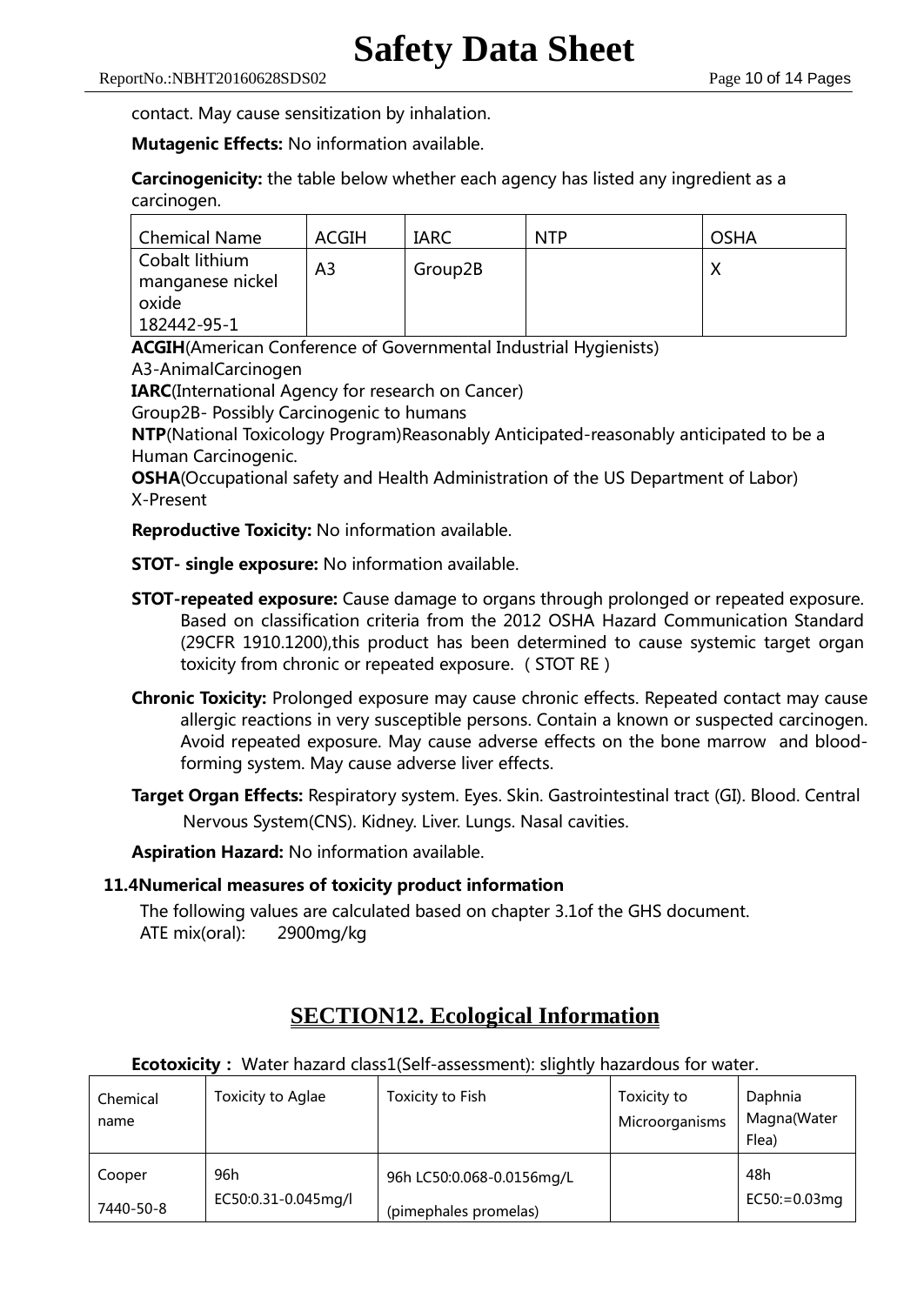# **Safety Data Sheet**

 $\sqrt{ }$ 

| (pseudokirchneriella  | 96h LC50:=0.112mg/L(Poecilia                                                                                                                     |
|-----------------------|--------------------------------------------------------------------------------------------------------------------------------------------------|
| subcapitata)          | reticulate)                                                                                                                                      |
| 72h                   | 96h                                                                                                                                              |
| EC50:0.426-0.0535mg/l | LC50=0.3mg/L(Cyprinusmarp                                                                                                                        |
| (pseudokirchneriella  | io)                                                                                                                                              |
| subcapitata)          | 96h<br>LC50=0.8mg/L((Cyprinusmarp<br>io)                                                                                                         |
|                       | 96h<br>LC50=1.25mg/L(Lepomismacro<br>chirus)96h<br>LC50=0.052mg/L(Oncorhynchu<br>s mykiss)96h<br>LC50=0.2mg/L(Pimephalespro<br>melas)96h LC50: < |

0.3mg/L(Pimephalespromelas)

Persistence and Degradability: No information available

**Bioaccumulation:** No information available

**Other adverse effects:** No information available

## **SECTION13.Disposal Considerations**

#### 13.1Waste treatment methods

#### Disposal methods:

This material, as supplied, is not a hazardous waste according to Federal regulations(40 CFR 261).This material could become a hazardous waste if it is mixed with or otherwise comes in Contact with a hazardous waste, if chemical additions are made to this material, or if the material is processed or otherwise altered. Consult 40 CFR 261 to determine whether the altered material is a hazardous waste. Consult the appropriate state, regional, or local regulations for additional requirements. Should not be released into the environment.

#### Contaminated Packaging:

Dispose of in accordance with federal, state and local regulations.

#### California Hazardous Waste Codes 141

This product contains one or more substances that are listed with the State of California as a Hazardous waste.

| Chemical Name                         | California Hazardous Waste |
|---------------------------------------|----------------------------|
| Copper7440-50-8                       | Toxic                      |
| Aluminum 7429-90-5                    | Ignitable powder           |
| Cobalt lithium manganese nickel oxide | Toxic                      |
| 182442-95-1                           |                            |

## **SECTION14.Transportation Information**

According to Packing Instruction 965-970 of IATA DGR 57" Edition for transportation, the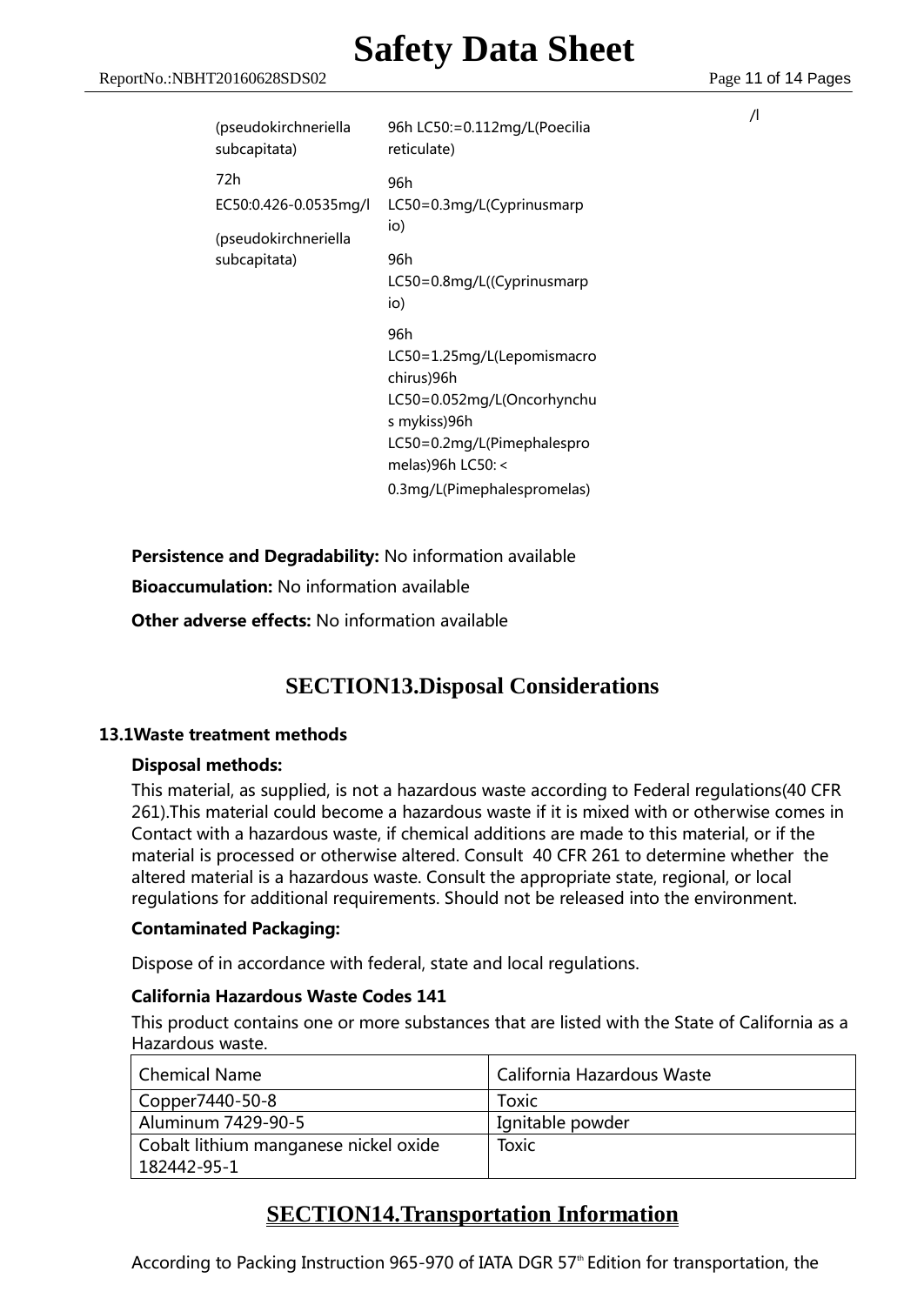Special provision 188 of IMDG. The batteries should be securely packed and protected against short-circuits.Examine whether the package of the containers are integrate and tighten closed before transport. Take in a cargo of them without falling, dropping, and breakage. Prevent collapse of cargo piles. Don't put the goods together with oxidizer and chief food chemicals. The transport vehicle should prevent exposure, rain and high temperature. For stopovers, the Vehicle should be away from fire and heat sources. When transported by sea, the assemble place should keep away from bedroom and kitchen, and isolated from the engine room, Power and fire sources. Under the condition of road transportation, the driver should drive in Accordance with regulated route, don't stopover in the residential area and congested area. Forbid to use wooden, cement for bulk transport:

Lithium batteries shipped as "Lithium batteries", "Lithium batteries packed with equipment", or" Lithium batteries contained in equipment" may not be classified as "Dangerous Goods" when shipped in accordance with"PI965-967 section II of IATA-DGR "or" special provision 188 of IMO-IMDG Code"

#### DOT:NOT REGULATED

Proper Shipping Name: NON REGULATED

Emergency Response Guide Number: 147

Hazard Class: N/A

ICAO: Not regulated

#### IATA:

1. Proper Shipping Name: Lithium ion batteries packed with equipment

Hazard Class: N/A

UN Number: Not restricted

Packaging requirement: According to IATA DGR 57<sup>th</sup> Edition (Effective 1 January-31December 2016), PACKING INSTRUCTION 966 of section II for transportation.

2. Proper Shipping Name: Lithium ion batteries

UNNumber:UN3480

Hazard Class:9

Packaging requirement: According to IATA DGR 57th Edition(Effective 1 January-31December 2016), PACKINGIN STRUCTION 965 of section IB for transportation.

#### IMDG/IMO: Not regulated

Proper Shipping Name: NON REGULATED

Hazard Class: N/A

EmsNo.:F-A,S-1

- RID: Not regulated
- ADR: Not regulated
- AND: Not regulated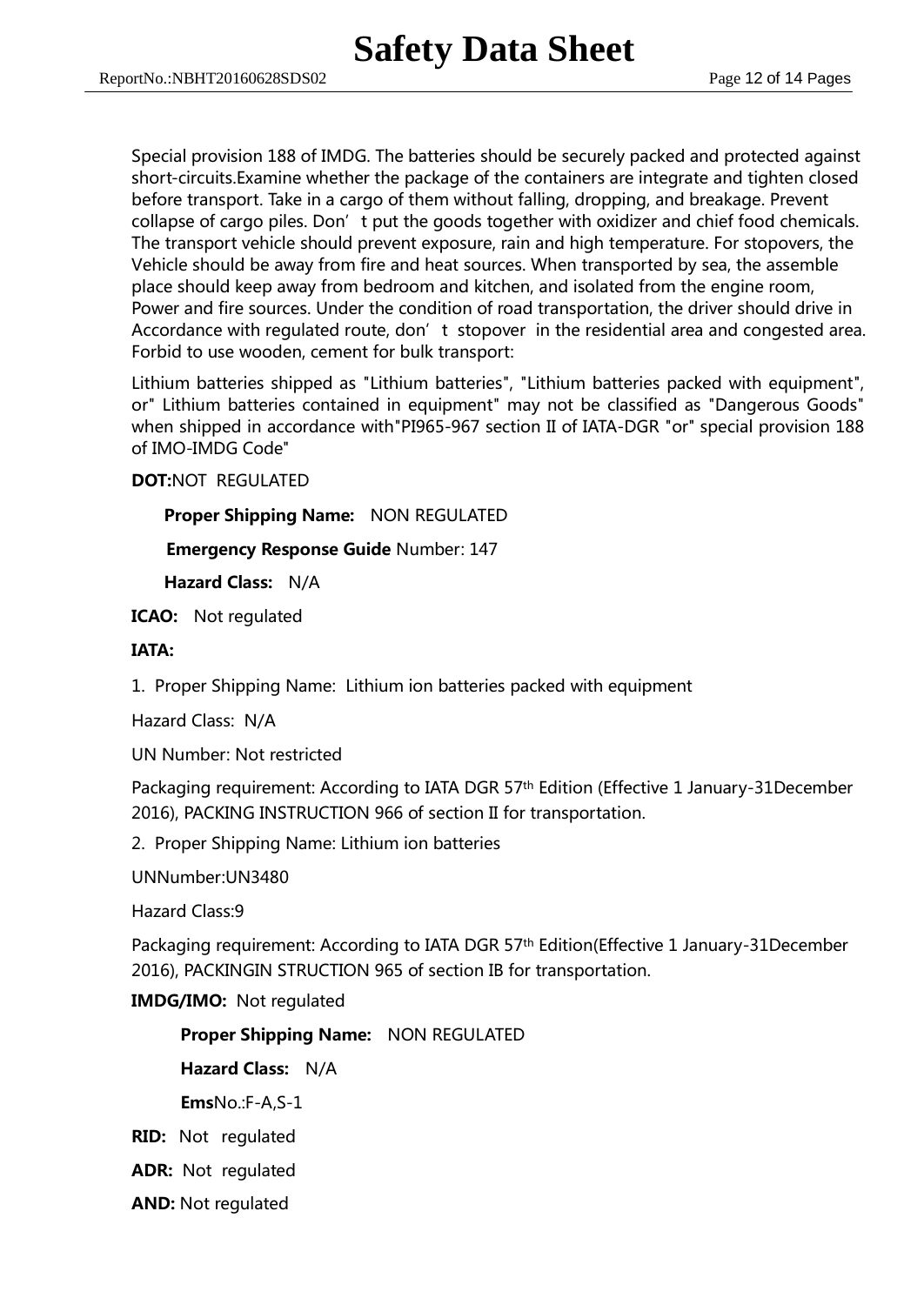# **SECTION15.Regulatory information**

#### 15.1InternationalInventories

TSCA Complies DSL All components are listed either on the DSL or NDSL. TSCA–United State Toxic Substance Control Act Section8(b)Inventory DSL/NDSL–Canadian Domestic Substance List/Non-Domestic Substance List

#### 15.2 US Federal Regulations

SARA313: Section313 of Title III of the superfund Amendments and Reauthorization Act of 1986(SARA).This product contains a chemical or chemicals which are subject to the reporting Requirements of the Act and Title 40 of the Code of Federal Regulations, Part 372

| <b>Chemical Name</b>      | CAS No.     | Weight (%) | SARA313-Threshold values(%) |
|---------------------------|-------------|------------|-----------------------------|
| Cobalt lithium            | 182442-95-1 | $40 - 45$  | 0.1                         |
| manganese nickel<br>oxide |             |            |                             |
| Copper                    | 7440-50-8   | $5 - 10$   | 1.0                         |
| Aluminum                  | 7429-90-5   | $2 - 10$   | 1.0                         |

#### 15.3SARA 311/312Hazard Categories

| <b>Acute Health Hazard</b>        | Nο  |
|-----------------------------------|-----|
| Chronic Health Hazard             | Nο  |
| Fire Hazard                       | N٥  |
| Sudden release of pressure hazard | No. |
| Reactive Hazard                   | No  |

#### 15.4CWA (Clean Water Act)

This product contain the following substances which are regulated pollutants pursuant to the Clean Water Act (40 CFR 122.21 and 40 CFR 122.42)

| <b>Chemical Name</b>                                   | CWA -<br>Reportable<br>Quantities | <b>CWA-Toxic</b><br>Pollutants | <b>CWA</b> - Priority<br>Pollutants | $CWA -$<br>Hazardous<br>Substances |
|--------------------------------------------------------|-----------------------------------|--------------------------------|-------------------------------------|------------------------------------|
| Copper7440-50-8                                        |                                   | X                              |                                     |                                    |
| Cobalt lithium<br>manganese nickel<br>oxide182442-95-1 |                                   | x                              |                                     |                                    |

#### 15.5CERCLA

This material, as supplied, contain one or more substances regulate as a hazardous under the Comprehensive Environmental Response Compensation and Liability Act(CERCLA)(40 CFR 302)

| <b>Chemical Name</b> | Hazardous Substances   Extremely Hazardous<br><b>ROs</b> | Substances ROs | <b>RO</b>                            |
|----------------------|----------------------------------------------------------|----------------|--------------------------------------|
| Copper<br>7440-50-8  | 5000lb                                                   |                | RQ5000lbfinal RQ<br>RQ2270kgfinal RQ |

#### 15.6US State Regulations

CaliforniaProposition65